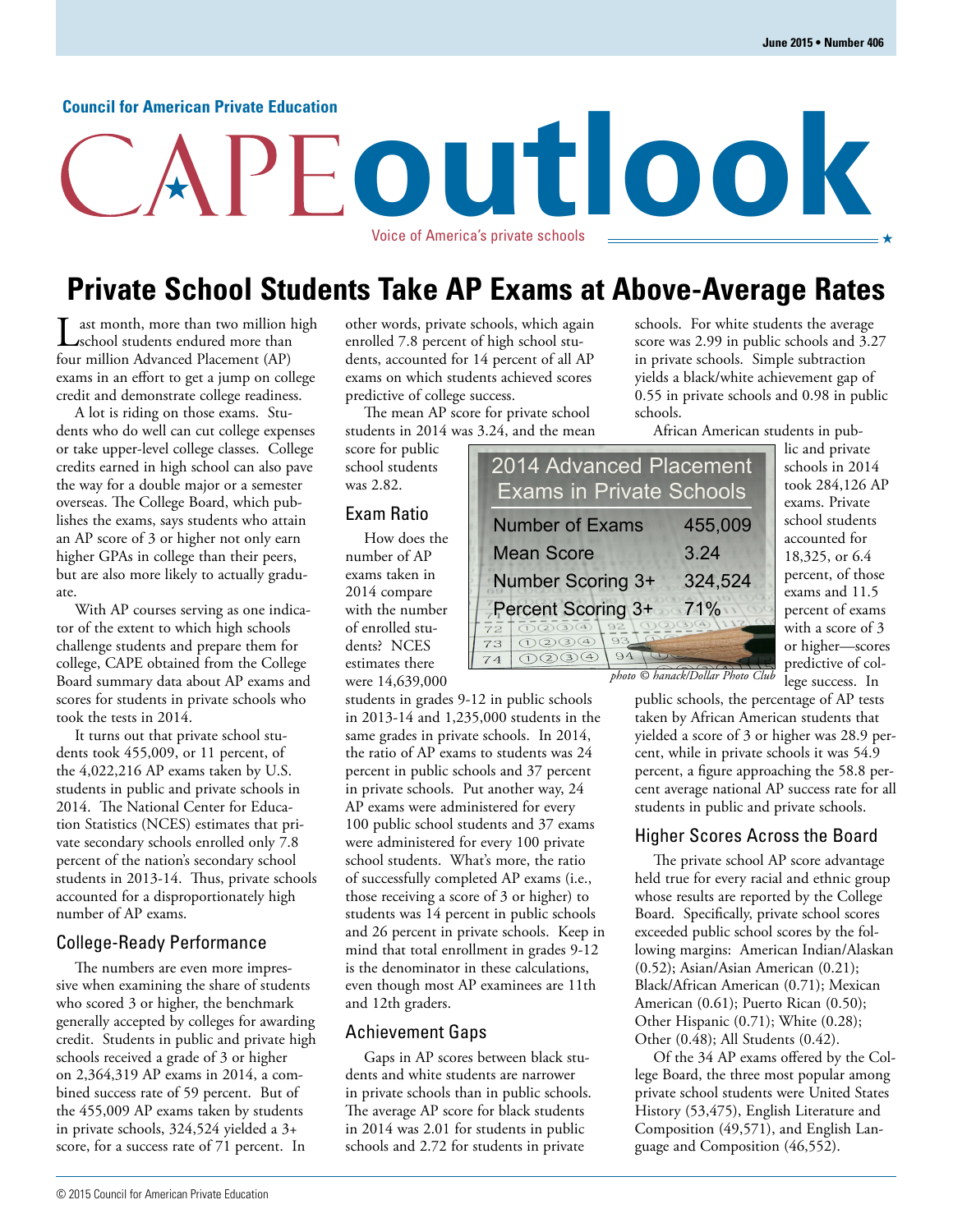## CAPE

**CAPE** member organizations: Agudath Israel of America

American Montessori Society

Association Montessori International–USA

Association of Christian Schools International

Association of Christian Teachers and Schools

Association of Waldorf Schools of N.A.

Christian Schools International

Council on Educational Standards and Accountability

Evangelical Lutheran Church in America

Friends Council on Education

Lutheran Church–Missouri Synod

National Association of Episcopal Schools

National Association of Independent Schools

National Catholic Educational Association

National Christian School Association

Oral Roberts University Educational Fellowship

Seventh-day Adventist Board of Education

United States Conference of Catholic Bishops

Wisconsin Evangelical Lutheran Synod Schools

35 Affiliated State Organizations

a coalition of national associations serving private schools K-12 Executive Director: Joe McTighe

**Outlook is published monthly (September to June) by CAPE. An annual subscription is \$35. ISSN 0271-1451**

13017 Wisteria Drive #457 Germantown, MD 20874 (tel) 301-916-8460 (fax) 301-916-8485 (email) cape@capenet.org

#### **www.capenet.org**

## **NY Gov. Cuomo Launches Major Drive for School Choice**

New York State Governor Andrew Cuomo unveiled new school choice legislation last month and immediately engaged in a whirlwind tour across the state to promote it. With appearances in Long Island and a Buffalo suburb on May 12, and at various locations in Brooklyn on May 17, Cuomo called on voters to urge legislators to pass the bill in the current session, scheduled to end June 17.

"This is not about politics; it's not about religion," said the governor. "It's about fairness, and it's about choice, and it's about opportunity."

Calling education the "gift that we give the next generation," Cuomo said the question is, "Who is going to make the decision about the child's education?" His answer was clear: "That decision should remain with the parent."

But choice requires options, said Cuomo. Schools have to exist and parents have to be able to afford them. "That's what the education tax credit does," he said. "It gives parents the real choice, and it gives them

real options, and it keeps religious schools open, and it makes it affordable for parents who are low- and middle-income. And that to me is inarguable."

#### \$150 Million Package

According to the governor's Web site, the *Parental Choice in Education Act* would provide: "(1) Tax credits to low-income families who send their children to nonpublic schools, (2) Scholarships to low- and middle-income students to attend either a public school outside of their district or a nonpublic school, (3) Incentives to public schools for enhanced educational programming (like after school programs), and (4) Tax credits to public school teachers for the purchase of supplies."

The \$150 million package would include \$70 million in tax credits of up to \$500 per student for families with annual incomes under \$60,000.

Another \$50 million would be available for tax credits to encourage individuals and businesses to donate to scholarship-granting organizations. Since the tax credits would be worth 75 percent of the donation, they would yield \$66.7 million in scholarships.

An additional \$20 million would be available

for tax credits to yield \$26.7 million for education improvement programs in public schools.

Finally, \$10 million would be used to provide tax credits of up to \$200 to educators to offset the out-of-pocket costs of classroom instructional materials and supplies.

#### Diverse Coalition

According to a poll released May 26 by Siena College in Loudonville, NY, voters in New York City support Cuomo's proposal by a 14-point margin, though voters in the downstate suburbs

> and upstate region oppose it. "While white voters oppose the proposal, it is supported by a majority of black, Latino, Jewish, and Catholic voters," said pollster Steven Greenberg. "It is strongly opposed by those earning more than \$100,000 annually and supported by those earning less than \$50,000," he added.

The poll was conducted May 18-21 and has a margin of error of +/- 3.7 percentage points.

Commenting on the poll's findings, Robert

Bellafiore, spokesman for the InvestInEd Coalition, which supports the measure, told *The Legislative Gazette*, a newspaper that covers the state legislature, "Rarely, if ever, do you see one issue that unites African Americans and blacks, Latinos, Catholics and Jews like the education tax credit."

Exemplifying the diverse support, Rabbi David Zwiebel, executive vice president of Agudath Israel of America, a CAPE member, said: "Governor Cuomo has offered a bold new proposal that in significant ways goes even farther than the educational investment tax credit that was under consideration earlier this year. This is a historic development, a tremendous breakthrough for the cause for which we have been advocating for many decades. Kudos to the governor for his vision, his persistence, his political courage!"

Cardinal Timothy M. Dolan, Roman Catholic archbishop of New York, highlighted the diversity saying, "This is not just a Catholic issue; it is an issue for every parochial, private, or nonpublic school that is devoted to the success of their students. Our students are our greatest treasure and the *Parental Choice in Education Act* is all about supporting them no matter where they go to school."



NYS Governor Andrew Cuomo promotes school choice on May 12 in Westbury, NY. (Photo: Office of the Governor)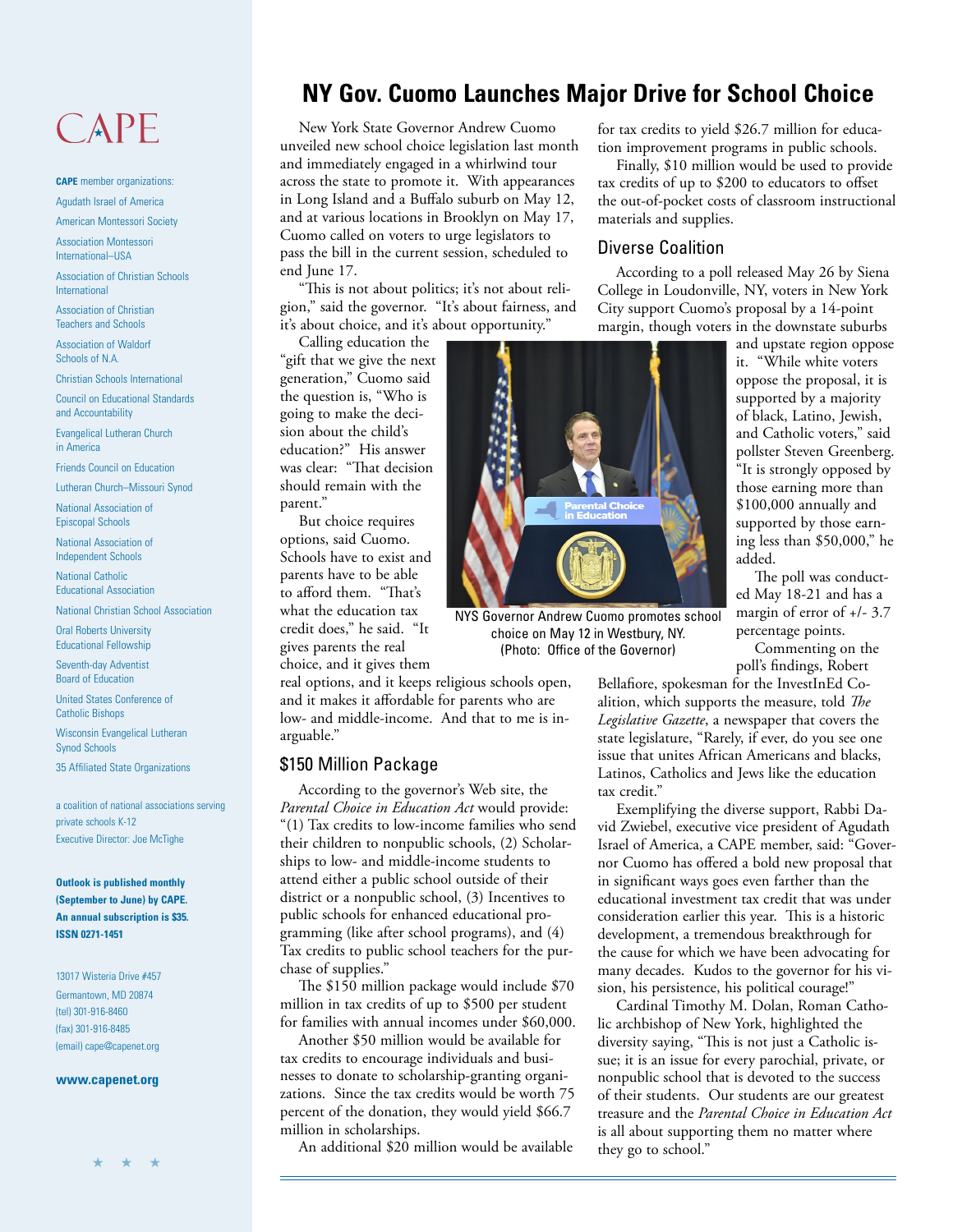### **Montana and Nevada Make School Choice History**

Last month's *Outlook* noted that April had been a bonanza month for school choice legislation, with measures approved in six state legislatures: Arizona, Arkansas, Mississippi, Montana, Nevada, and Tennessee. Governors in four of those states had already signed their respective bills by the end of April, and it looked like Tennessee Governor Bill Haslam would soon do the same (he did on May 19) but that Montana Governor Steve Bullock would not. Well,

as expected, Bullock did not sign Montana's school choice bill, but neither did he veto it, thereby allowing the tax credit scholarship legislation to become law on May 11 by default. The surprise move made Montana the 25th state in the country to have one or more private school choice programs.

#### Nevada

But an even more momentous school choice breakthrough took place on Friday, May 29,

when the Nevada legislature approved the nation's first universal education savings account (ESA) program, effectively providing parents of every public school student in the state the chance to direct their child's education. State lawmakers in effect doubled down on school choice by passing their second choice bill of the session, the first being a tax credit scholarship program.

Nevada Assemblyman James Oscarson said the ESA bill "sets a new top standard for school choice in our nation," according to the *Reno Gazette-Journal*.

If signed into law by Governor Brian Sandoval, the historic SB 302 would allow parents of children who have attended public school in the state for 100 consecutive days to enter into an agreement with the state to receive a grant equal to 90 percent of the statewide average per pupil support (100 percent for children from low-income families or children with disabilities). The money would be deposited into an education savings account that the parent could use for authorized expenditures, such as private school tuition, tutoring expenses, fees for distance learning programs, and the cost of textbooks.

Participating private schools must ensure that ESA students take either the prescribed state exams in mathematics and English language arts *or* a norm-referenced achievement examination in mathematics and English language arts each year.

"We are thrilled that Nevada will soon be added to the list of states that offer multiple options and innovative school choice programs to families," said Betsy DeVos, chairman of the American Federation for Children in an AFC news release. She called the vote "a victory for students throughout Nevada who await access to an education tailored to their needs." DeVos went on to thank Nevada Senator Scott Hammond, the bill's sponsor.

The same news release quoted Hammond as saying, "Students today are most successful when they can customize their educational experience to meet their unique needs and this bill provides that opportunity for all

Nevada families."

#### Montana

The new school choice law in Montana will provide individual taxpayers and businesses a dollar-for-dollar tax credit worth up to \$150 for

> contributions to private school scholarship organizations and/or to an innovative education fund for the state's public schools.

The total amount of tax credits statewide may not exceed \$3 million for each component of the program, but if the aggregate limit is reached in a given year, the state must increase the limit by 10 percent for the succeeding year.

The new program takes effect January 1, 2016, and defines a student scholarship organization as a charitable organization exempt from federal income tax that allocates

not less than 90 percent of its revenue to scholarships. Any school-age child in the state is eligible for a scholarship, which may not exceed 50 percent of the average per-pupil expenditure in the state's public schools. Scholarship organizations may not limit access to a particular school; nor may donors direct their contributions to specific students or schools.

Participating private schools must administer a nationally recognized standardized test and make the results available to parents. If a school has students in eighth-grade or eleventh-grade, it must administer the test in those grades and make the overall results public on either the school's Web site or the Web site of the state's Office of Public Instruction. Schools must also satisfy any health and safety requirements that apply to private schools in the state.

[Map images ©niroworld/Dollar Photo Club]

## **Tale of Two Boys**

★ ★ ★

Freddie Gray and Derrell Bradford grew up in the same neighborhood: Sandtown-Winchester in Baltimore, now known for the protests and riots in April that followed Freddie Gray's death. The neighborhood, writes Bradford in a recent [column,](http://50can.org/what-we-do/blog/i-am-your-black-friend-who-grew-sandtown-winchester) constitutes "the census tract that is home to more inmates in the Maryland correctional system than any other."

Frederick Douglass High School, whose students were seen on TV hurling rocks at police, was Derrell Bradford's zoned public school. He says he could have been Freddie Gray "but for the right school and the shining fingertip of providence."

Bradford traveled each day to St. Paul's School for Boys, an Episcopal school with a clear mission: "Seek truth, knowledge and excellence; live by faith, compassion and integrity."

Now executive director of NY-CAN, which works for high-quality education for all children, Bradford has been a longtime supporter of parent choice in education.

"I get a lot of resistance for my efforts broadly in education reform and, very specifically, for my work on and deep belief in school choice," he writes. "But it's exactly because you grow up in Sandtown that you know the value of an excellent school which you get to attend regardless of who your parents are, how much money they make, or where you live."

In a [biographical sketch](http://50can.org/who-we-are/staff/derrell-bradford) on the NYCAN Web site, Bradford writes: "[N]othing engages me more than working to make sure every kid has the same chance I did to attend a great school or have a great teacher."

To be sure, Derrell Bradford and his colleagues in the school choice movement face a certain urgency. The Baltimore Sun reported that in the month of May alone, there were 43 homicides in Baltimore, along with an additional 108 nonfatal shootings.

★ ★ ★